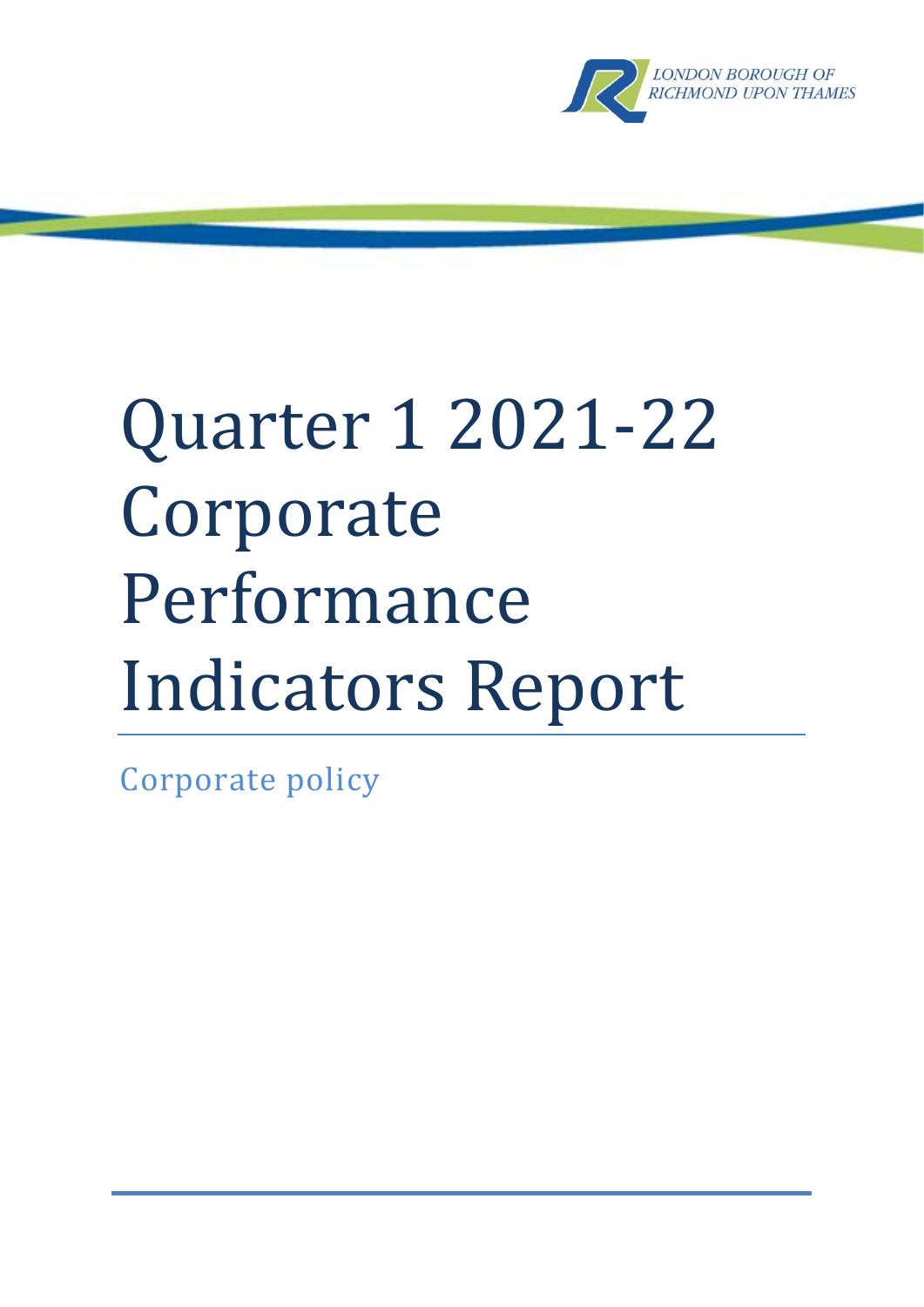## Adult Social Services, Health and Housing Cttee

| <b>PI Code</b>          | <b>PI Description</b>                                                                                                                                    | 2020/21      | Q <sub>1</sub><br>2020/21 |                         | Q1 2021/22    |                         | Q1 2021/22                                                                                                                                                                                                                                              |
|-------------------------|----------------------------------------------------------------------------------------------------------------------------------------------------------|--------------|---------------------------|-------------------------|---------------|-------------------------|---------------------------------------------------------------------------------------------------------------------------------------------------------------------------------------------------------------------------------------------------------|
|                         |                                                                                                                                                          | <b>Value</b> | <b>Value</b>              | <b>Value</b>            | <b>Target</b> | <b>DoT</b>              | <b>Comment</b>                                                                                                                                                                                                                                          |
|                         | <b>Adult Social Services and Public Health Directorate</b>                                                                                               |              |                           |                         |               |                         |                                                                                                                                                                                                                                                         |
| DASSR-<br><b>OP-002</b> | % of Adults with a learning disability aged 18-64<br>in paid employment                                                                                  | 15.1%        | 13.7%                     | 12.6%                   | 13%           | $\overline{\mathbb{L}}$ | 49 out of 390 Service Users. Performance<br>slightly below Q1 target. 2 more service users in<br>paid employment to achieve target. There are<br>12 services users furloughed, which is due to<br>end September.                                        |
| DASSR-<br>OP-003        | % of People receiving rehabilitative support who<br>have a reduced level of service or no service<br>required at the end of their rehabilitative support | 83.1%        | 81%                       | 95.1%                   | 85%           | $\bigcap$               | 78 out of 82 service users.                                                                                                                                                                                                                             |
| DASSR-<br><b>OP-004</b> | Rate of admissions into residential and nursing<br>care per 100,000 population 65+ (Minimise)                                                            | 312.2        | 44.6                      | 78.2                    | 84.4          | $\overline{\mathbb{J}}$ |                                                                                                                                                                                                                                                         |
| DASSR-<br>OP-010        | Number of admissions into residential and<br>nursing care aged 65+ (Minimise)                                                                            | 98           | 14                        | 25                      | 27            | $\overline{\mathbb{U}}$ |                                                                                                                                                                                                                                                         |
| DASSR-<br>OP-005        | % of Carers who received an assessment during<br>the year                                                                                                | 56.3%        | 13.9%                     | 22.8%                   | 15%           | $\bigcap$               |                                                                                                                                                                                                                                                         |
| DASSR-<br><b>OP-006</b> | % of Clients (receiving long-term community<br>services) on a Direct payment                                                                             | 40.5%        | 40.6%                     | 39.3%                   | 40.5%         | $\Box$                  | 430 out of 1094 Service Users. 3 more service<br>users on a DP to achieve Q1 target. Analysing<br>why Service Users have stopped receiving a DP,<br>over the last year, to understand reasons for<br>reduced performance                                |
| DASSR-<br>OP-007        | % of Adults with learning disabilities who live in<br>their own home or with their family                                                                | 74.8%        | 74.4%                     | 75.6%                   | 75%           | $\bigcap$               |                                                                                                                                                                                                                                                         |
| DASSR-<br><b>OP-009</b> | % of People whose personal outcomes of an<br>adult safeguarding intervention were met                                                                    | 98.1%        | 100%                      | 98.4%                   | 95%           | $\overline{\mathbb{U}}$ |                                                                                                                                                                                                                                                         |
| DASSR-<br><b>PH-003</b> | Number of people quitting smoking through<br>smoking cessation service (1QA)                                                                             | N/A          | N/A                       | 127<br>(Q4)<br>2020/21) | N/A           | N/A                     | Monitored a quarter in arrears, latest data is Q4<br>2020/21. Smoking cessation services continued<br>to be offered with some modifications made to<br>delivery to support social distancing. Remote<br>consultations delivered by the in-house team of |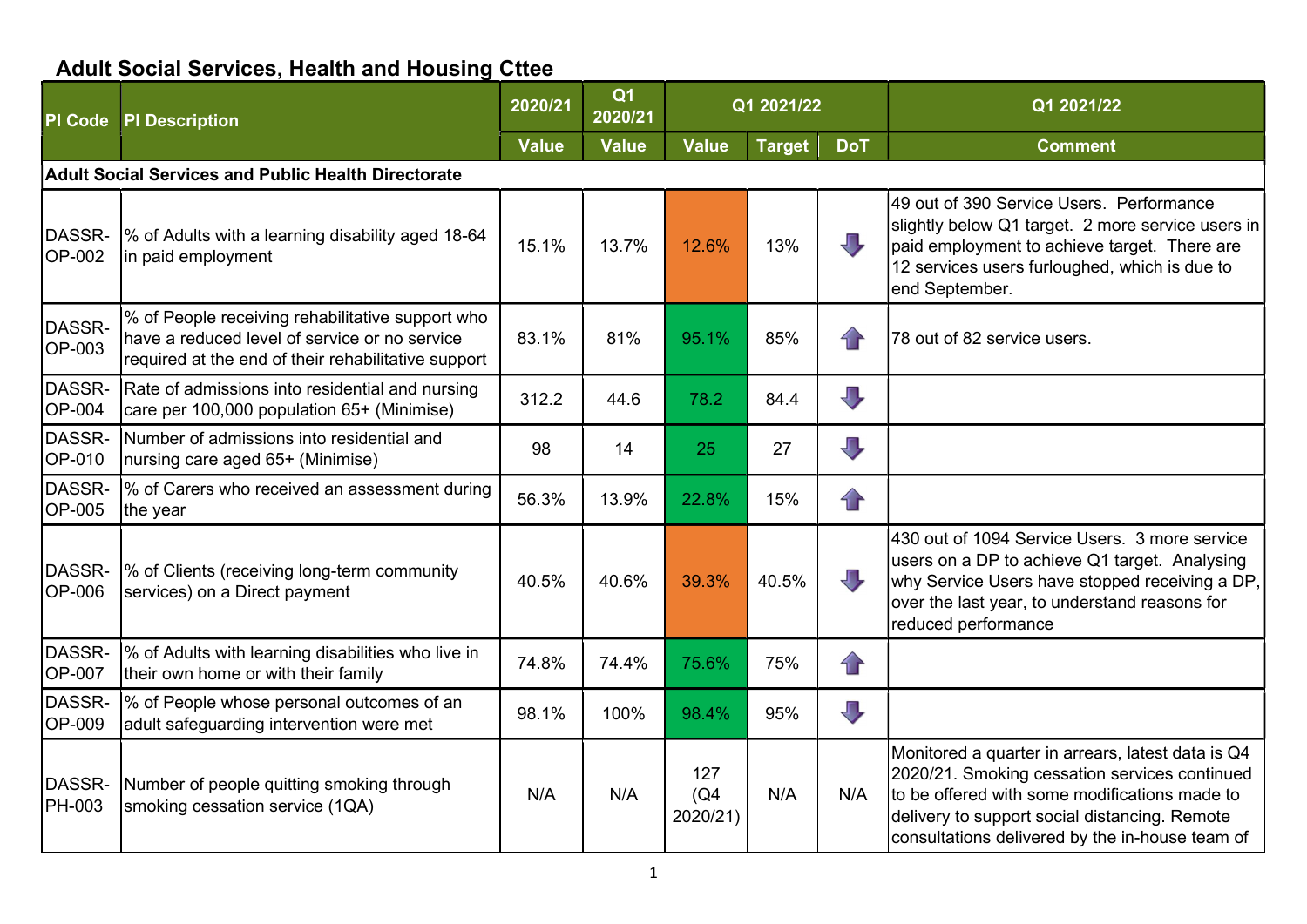| <b>PI Code</b>              | <b>PI Description</b>                                               | 2020/21      | Q <sub>1</sub><br>2020/21 |                          | Q1 2021/22    |            | Q1 2021/22                                                                                                                                                                                                                                                                                                                                                                                                                               |
|-----------------------------|---------------------------------------------------------------------|--------------|---------------------------|--------------------------|---------------|------------|------------------------------------------------------------------------------------------------------------------------------------------------------------------------------------------------------------------------------------------------------------------------------------------------------------------------------------------------------------------------------------------------------------------------------------------|
|                             |                                                                     | <b>Value</b> | <b>Value</b>              | <b>Value</b>             | <b>Target</b> | <b>DoT</b> | <b>Comment</b>                                                                                                                                                                                                                                                                                                                                                                                                                           |
|                             |                                                                     |              |                           |                          |               |            | sessional advisors, helped to mitigate some of<br>the reduction in GP surgery and pharmacy<br>activity. (No data reported from Q4 19/20 to Q3<br>20/21, no targets applicable in 20/21).                                                                                                                                                                                                                                                 |
| DASSR-<br>PH-004            | % of Eligible people who have received an NHS<br>Health Check (1QA) | N/A          | N/A                       | 0.7%<br>(Q4)<br>2020/21) | N/A           | N/A        | Monitored a quarter in arrears, latest data is Q4<br>2020/21. NHS Health Checks continued to be<br>offered with some modifications made to delivery<br>to support social distancing.<br>(No data reported from Q4 2019/20 to Q3<br>2020/21, no targets applicable in 2020/21).                                                                                                                                                           |
|                             | <b>Environment and Community Services Directorate (RSP)</b>         |              |                           |                          |               |            |                                                                                                                                                                                                                                                                                                                                                                                                                                          |
| <b>ECSR-</b>                | % of HMOs inspected within 20 days of<br>ENS-005 application        | 10%          | N/A                       | 0%                       | 80%           | N/A        | There have only been 2 HMO applications<br>received in April to June period and these have<br>not yet been inspected. This was due to the<br>officer's risk assessment deeming the risk of<br>Covid-19 being excessive to both the officers<br>and residents due to the inherent nature of<br>HMOs. As the infection rate falls, figures for the<br>second quarter are anticipated to reflect<br>improvement in formal inspection rates. |
| <b>ECSR-</b><br>ENS-006 out | Number of formal hazard assessments carried                         | 10           | N/A                       | $\overline{2}$           | 20            | N/A        | The number of formal hazard assessments<br>undertaken remains low for Q1 due mainly to<br>Covid-19 impact. Dwellings (especially those<br>with multiple occupancy) are high risk settings<br>and as such risk assessments have had an<br>impact on officer ability to inspect. We are<br>starting to observe this having a reduced impact<br>and anticipate this to be reflected in the results<br>produced for Quarter 2.               |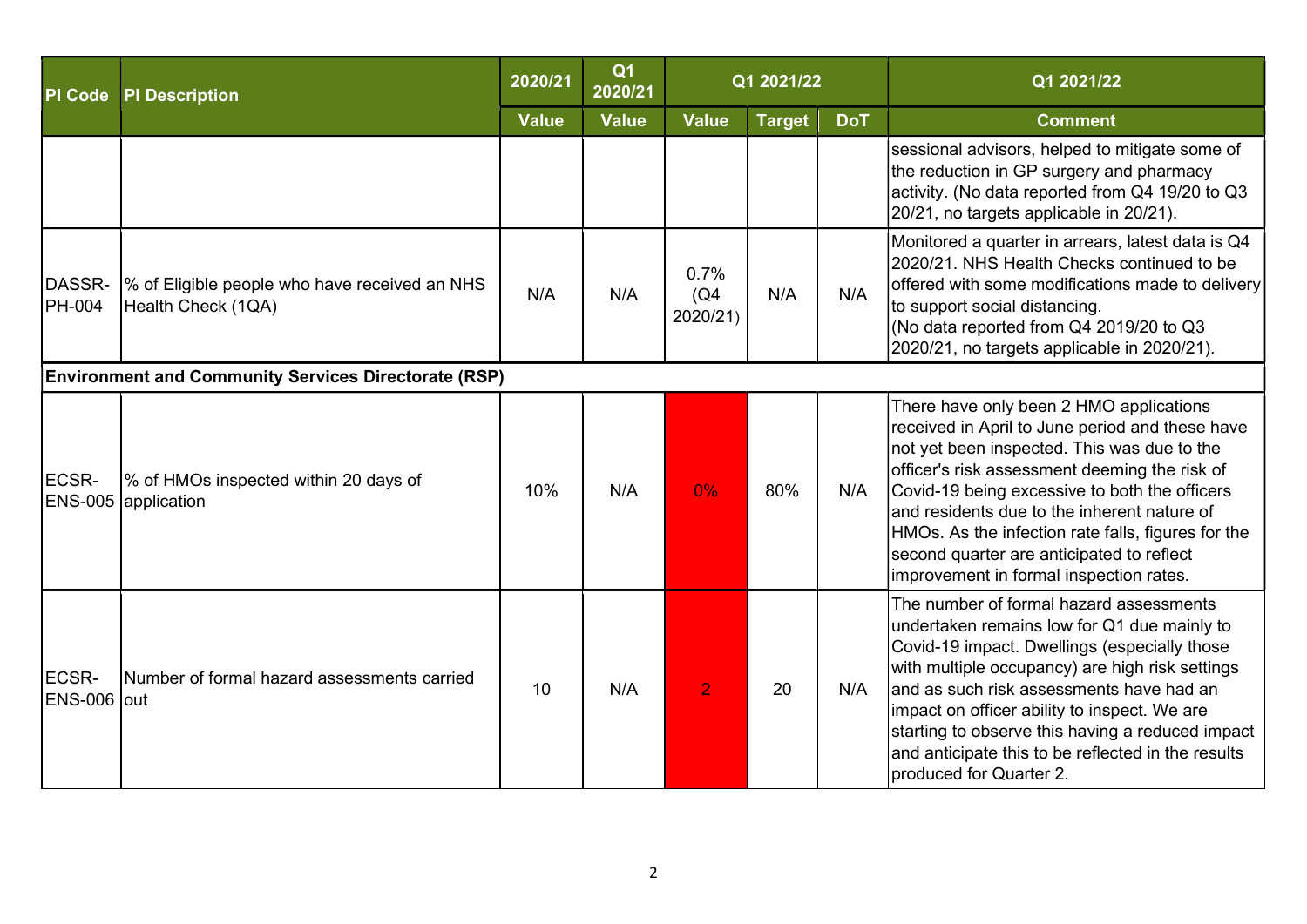| <b>PI</b> Code          | <b>PI Description</b>                                                                                  | 2020/21      | Q <sub>1</sub><br>2020/21 |              | Q1 2021/22     |            | Q1 2021/22                                                                                                                                                                                                                                                                                                                                                                                                                                                                                                                                                             |
|-------------------------|--------------------------------------------------------------------------------------------------------|--------------|---------------------------|--------------|----------------|------------|------------------------------------------------------------------------------------------------------------------------------------------------------------------------------------------------------------------------------------------------------------------------------------------------------------------------------------------------------------------------------------------------------------------------------------------------------------------------------------------------------------------------------------------------------------------------|
|                         |                                                                                                        | <b>Value</b> | <b>Value</b>              | <b>Value</b> | <b>Target</b>  | <b>DoT</b> | <b>Comment</b>                                                                                                                                                                                                                                                                                                                                                                                                                                                                                                                                                         |
| ECSR-<br><b>ENS-013</b> | Number of private sector dwellings improved                                                            | 0            | N/A                       | 4            | 15             | N/A        | As with ECSR-ENS-006 above, the service is<br>still recovering from Covid-19 impacts. It should<br>be noted there is a typical lag in data due to<br>compliance timescales stipulated by officers<br>being around 2-3 months. Results for Quarter 2<br>are expected to reflect this.                                                                                                                                                                                                                                                                                   |
| ECSR-<br><b>ENS-014</b> | Number of private sector long term vacant<br>dwellings returned to occupation due to council<br>action | $\mathbf{0}$ | N/A                       | $\Omega$     | $\overline{0}$ | N/A        | A total of 70 inspections have been carried out<br>from the list of 581 empty dwellings provided by<br>Council Tax and general complaints. Ongoing<br>investigations and enforcement work are<br>continuing to bring back into use those<br>properties that have been vacant for several<br>years. Working in partnership with Council Tax<br>has brought about two properties being put<br>forward for "forced sale" which should bring<br>these back into occupation.                                                                                                |
|                         | <b>Housing and Regeneration Directorate</b>                                                            |              |                           |              |                |            |                                                                                                                                                                                                                                                                                                                                                                                                                                                                                                                                                                        |
| HRR-HS-<br>001          | Number of family households with dependent<br>children in B&B accommodation for 6 weeks+<br>(Minimise) | $\mathbf 0$  | $\mathbf{0}$              | $\Omega$     | $\mathbf{0}$   | for a      |                                                                                                                                                                                                                                                                                                                                                                                                                                                                                                                                                                        |
| 002                     | HRR-HS- Number of households living in Temporary<br>Accommodation (Minimise)                           | 282          | 316                       | 311          | 298            |            | By the end of Q1 the use of temporary<br>accommodation had increased by 29<br>placements, which is 13 placements more than<br>expected. This is due to the increased number<br>of homeless applications received, particularly<br>after the easing of lockdown measures since<br>April 2021 and with a notably increased<br>incidence of domestic abuse being the driving<br>factor behind the homelessness, which also<br>limits the ability to prevent homelessness. In<br>addition, the challenges of the coronavirus<br>pandemic have made it difficult to rehouse |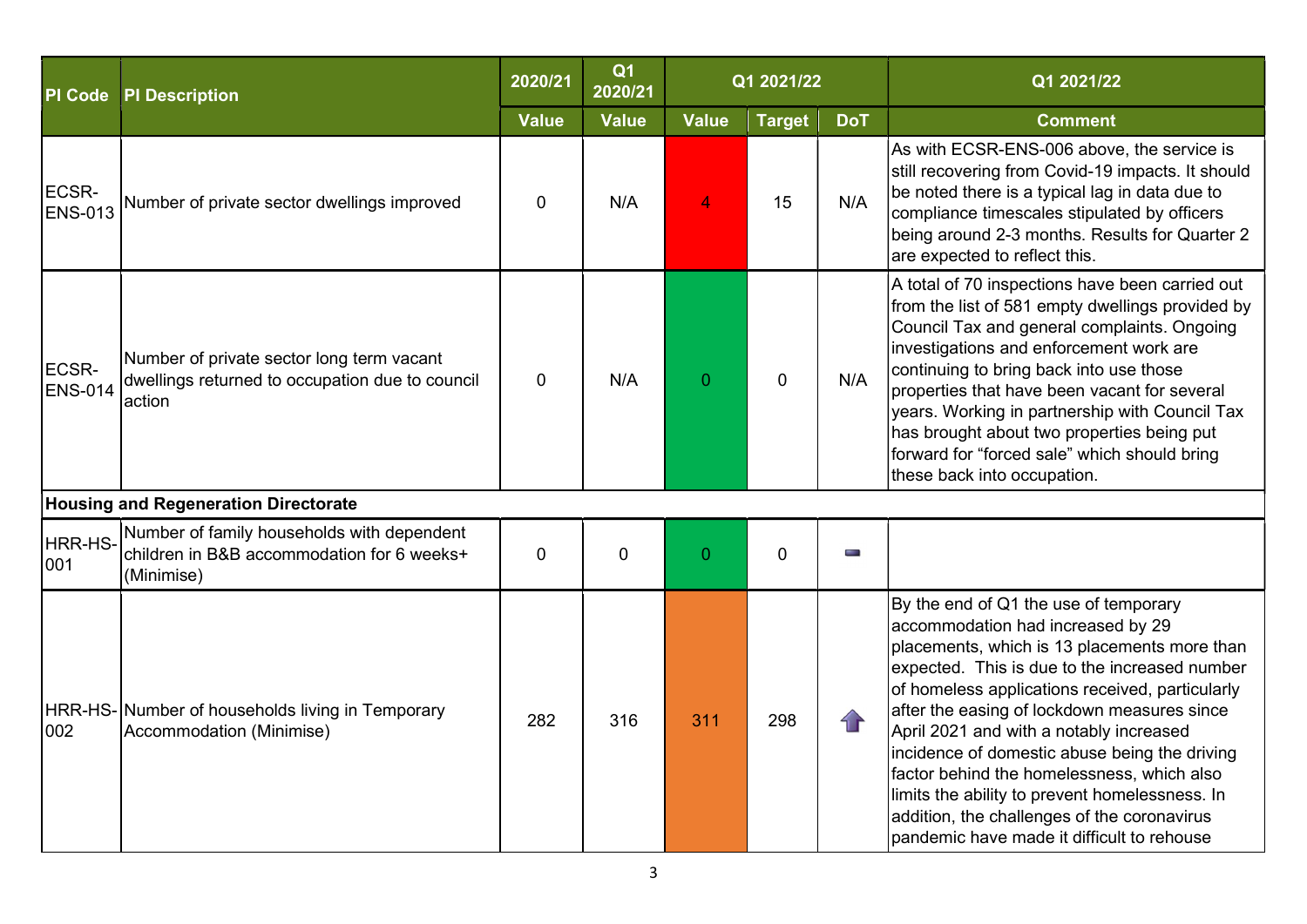| <b>PI Code</b> | <b>PI Description</b>                                                                 | 2020/21      | Q <sub>1</sub><br>2020/21 |              | Q1 2021/22    |            | Q1 2021/22                                                                                                                                                                                                                                                                                    |
|----------------|---------------------------------------------------------------------------------------|--------------|---------------------------|--------------|---------------|------------|-----------------------------------------------------------------------------------------------------------------------------------------------------------------------------------------------------------------------------------------------------------------------------------------------|
|                |                                                                                       | <b>Value</b> | <b>Value</b>              | <b>Value</b> | <b>Target</b> | <b>DoT</b> | <b>Comment</b>                                                                                                                                                                                                                                                                                |
|                |                                                                                       |              |                           |              |               |            | applicants who are in temporary accommodation<br>due to difficulties in attending viewing<br>appointments within the private sector. With the<br>further easing of lockdown measures, lettings<br>activity will increase which will help to reduce the<br>numbers in temporary accommodation. |
|                | HRR-HS-<br>Number of homeless cases prevented                                         | 86           | 28                        | 32           | 20            |            |                                                                                                                                                                                                                                                                                               |
| 004            | HRR-HS-Number of properties where major disability<br>adaptations have been completed | 97           | 15                        | 34           | 28            |            |                                                                                                                                                                                                                                                                                               |

#### Education & Children's Services Cttee

| PI Code                  | <b>PI Description</b>                                                                                                                | 2020/21 | Q1 2020/21 |              | Q1 2021/22    |               | Q1 2021/22                                                                                                                                                                              |
|--------------------------|--------------------------------------------------------------------------------------------------------------------------------------|---------|------------|--------------|---------------|---------------|-----------------------------------------------------------------------------------------------------------------------------------------------------------------------------------------|
|                          |                                                                                                                                      | Value   | Value      | <b>Value</b> | <b>Target</b> | <b>DoT</b>    | <b>Note</b>                                                                                                                                                                             |
| CEGR-<br>AFC-CIN-<br>001 | % of Assessments completed within 45 working<br>Idays                                                                                | 95.4%   | 94.7%      | 97.1%        | 95%           | $\mathbf{1}$  |                                                                                                                                                                                         |
| CEGR-<br>002             | AFC-CIN-1% of Allocation decisions made within 24 hours                                                                              | 86.1%   | 85.6%      | 93.2%        | 100%          | $\mathcal{L}$ |                                                                                                                                                                                         |
| CEGR-<br>AFC-CIN-<br>003 | % of Initial Child Protection Conferences (ICPC)<br>held within 15 Working Days of S47 Enquiry                                       | 98%     | 100%       | 100%         | 88%           | p.            |                                                                                                                                                                                         |
| CEGR-<br>004             | % of Children subject to Child Protection Plan for<br>AFC-CIN- 4 weeks or more, who have been visited within<br>last 20 working days | 95.2%   | 91.8%      | 95.9%        | 100%          | $\mathbf{f}$  |                                                                                                                                                                                         |
| CEGR-<br>AFC-CIN-<br>006 | % of Social work open cases with a supervision<br>discussion recorded within 8 weeks                                                 | 73.4%   | 87.2%      | 81.8%        | 95%           | $\sqrt{2}$    | 82% (719/879) - children's cases had been<br>discussed in case supervision within the last<br>eight weeks as at the end of June - an improved<br>performance since the end of Q4 (73%). |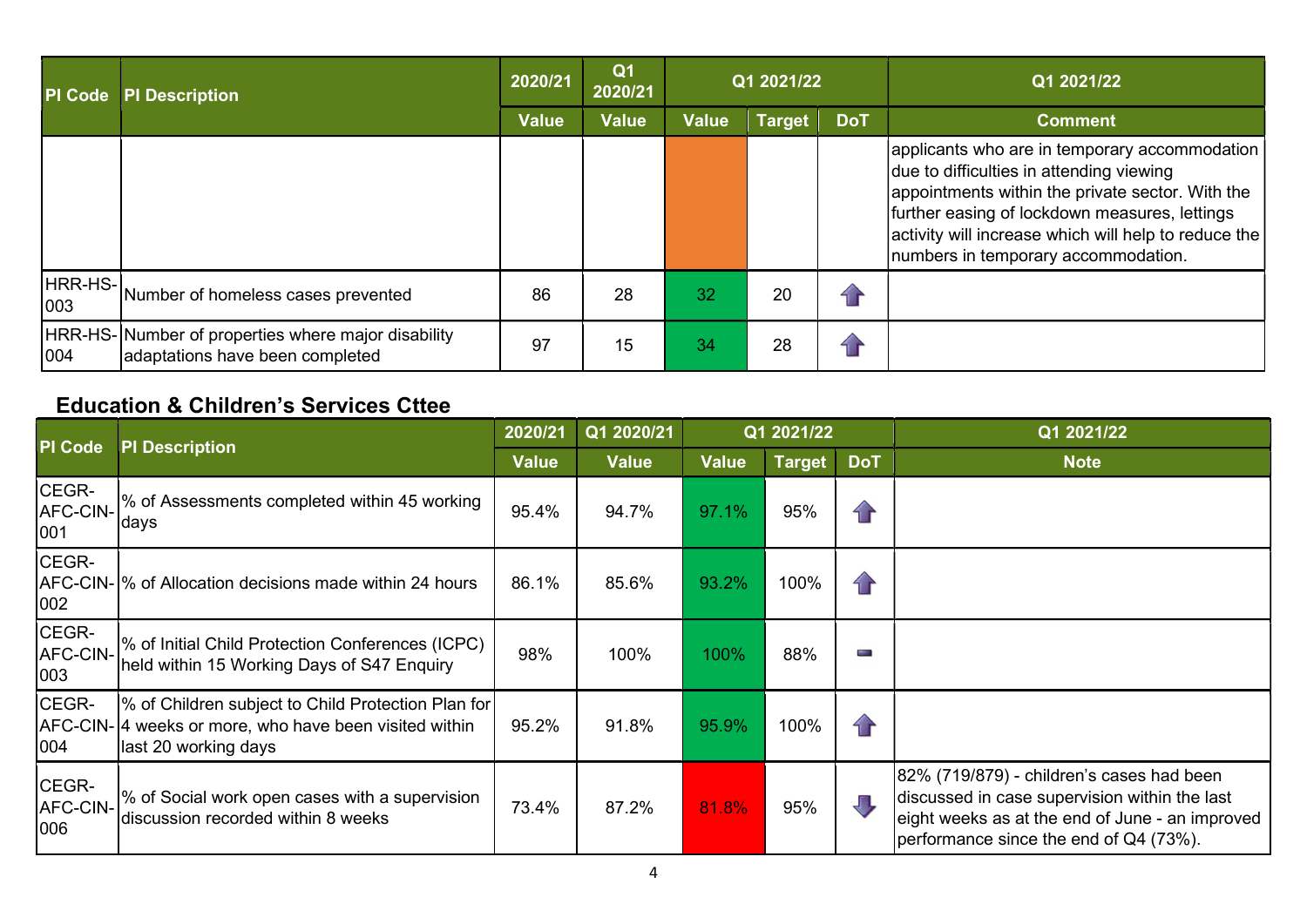| <b>PI Code</b>                  | <b>PI Description</b>                                                                                                    | 2020/21              | Q1 2020/21        |                         | Q1 2021/22    |                         | Q1 2021/22                                                                                                                                                                                                        |
|---------------------------------|--------------------------------------------------------------------------------------------------------------------------|----------------------|-------------------|-------------------------|---------------|-------------------------|-------------------------------------------------------------------------------------------------------------------------------------------------------------------------------------------------------------------|
|                                 |                                                                                                                          |                      | <b>Value</b>      | <b>Value</b>            | <b>Target</b> | <b>DoT</b>              | <b>Note</b>                                                                                                                                                                                                       |
|                                 |                                                                                                                          |                      |                   |                         |               |                         | Supervision meetings are being regularly held;<br>however, the recording of supervision has been<br>delayed due to the increased workloads for<br>social workers and supervising managers during<br>the pandemic. |
| CEGR-<br>AFC-CL-<br>001         | % of Care Leavers aged 19-21 years in<br>Employment, Education or Training                                               | 66%                  | 75%               | 69%                     | 60%           | $\overline{\mathbf{U}}$ |                                                                                                                                                                                                                   |
| CEGR-<br>AFC-CL-<br>002         | % of Care Leavers aged 19-21 years in suitable<br>laccommodation                                                         | 91.5%                | 93.0%             | 93.4%                   | 90%           | $\mathbf{r}$            |                                                                                                                                                                                                                   |
| CEGR-<br>AFC-CL-<br>003         | % of Eligible young people with an up to date<br>pathway plan (16-18-year olds)                                          | 100%                 | 98.2%             | 91.1%                   | 90%           | $\overline{\mathbb{L}}$ |                                                                                                                                                                                                                   |
| CEGR-<br>AFC-<br><b>CLA-011</b> | % of Children Looked After (CLA) who have<br>gone missing that are offered a return home<br>interview within 72hrs (1QA) | N/A                  | N/A               | 89.1%<br>(Q4)<br>20/21) | N/A           | $\bigcap$               | This KPI is reported a quarter in arrears (1QA).<br>No targets were applicable in 20/21; this was an<br>amended KPI introduced in that year (hence no<br>19/20 result for comparison).                            |
| CEGR-<br>AFC-<br><b>CLA-002</b> | % of CLA missing from care receiving return<br>interviews (1QA)                                                          | 58%<br>(Q4)<br>19/20 | 58%<br>(Q4 19/20) | 53%<br>(Q4)<br>20/21)   | N/A           | $\blacksquare$          | This KPI is reported a quarter in arrears (1QA).<br>No targets were applicable in 20/21                                                                                                                           |
| CEGR-<br>AFC-<br><b>CLA-003</b> | % of CLA visited within statutory timescale                                                                              | 89.1%                | 87.7%             | 95.2%                   | 100%          | $\mathbf{r}$            |                                                                                                                                                                                                                   |
| CEGR-<br>AFC-<br><b>CLA-004</b> | % of CLA placed 20+ miles from home<br>(Minimise)                                                                        | 23.1%                | 23.6%             | 22.8%                   | 20%           | $\mathbf{r}$            |                                                                                                                                                                                                                   |
| CEGR-<br>AFC-<br><b>CLA-005</b> | % of CLA with 3+ placements (within 12 months)<br>(Minimise)                                                             | 9.0%                 | 7.8%              | 10.2%                   | 10%           | $\overline{\mathbb{U}}$ |                                                                                                                                                                                                                   |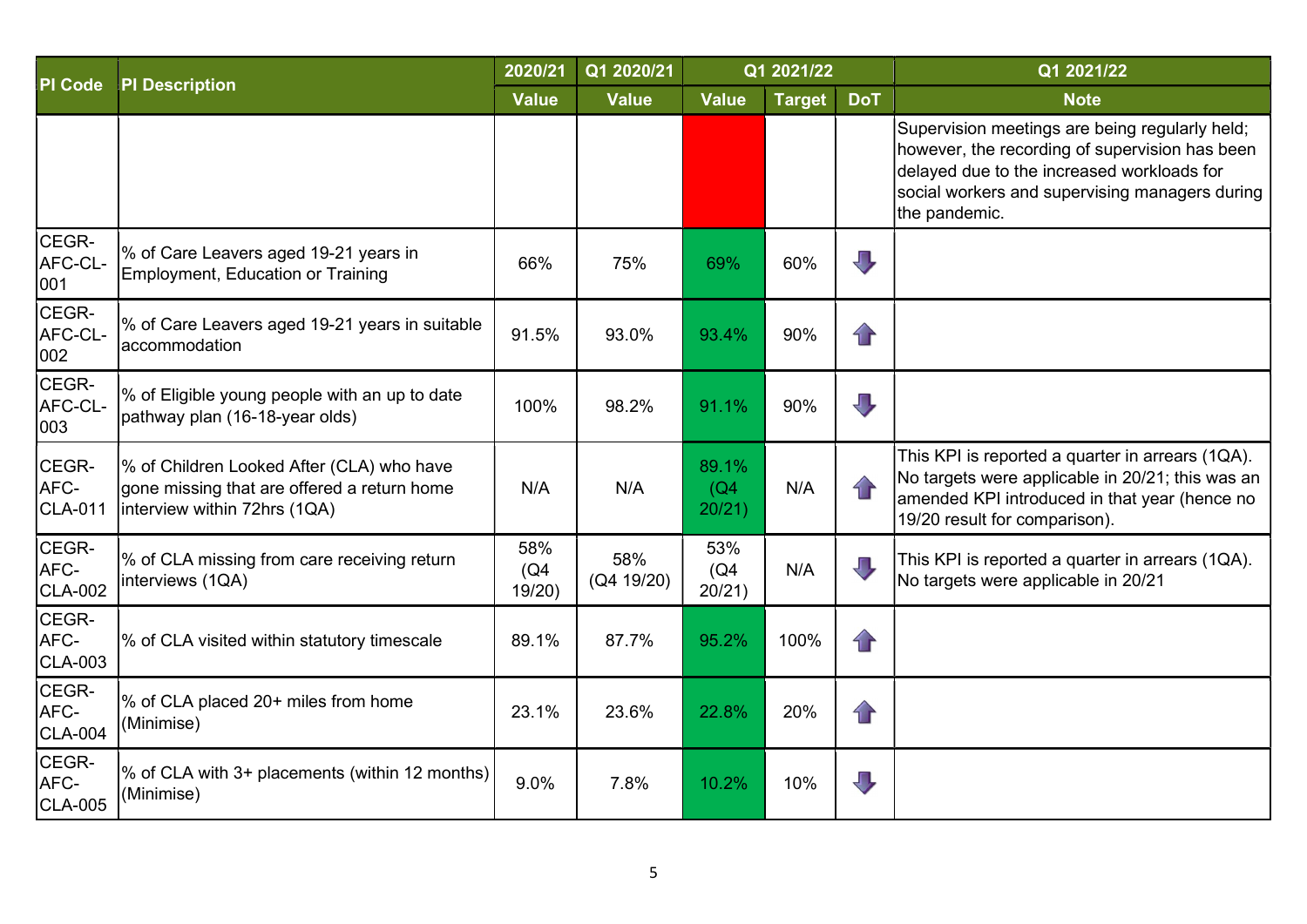| <b>PI Code</b>                  | <b>PI Description</b>                                                                                                                                                | 2020/21      | Q1 2020/21   |              | Q1 2021/22    |                         | Q1 2021/22                                                                                                                                                                                                                                                                                                                                                                                                                                                                                                                                                                                                                                                                                                                                                        |
|---------------------------------|----------------------------------------------------------------------------------------------------------------------------------------------------------------------|--------------|--------------|--------------|---------------|-------------------------|-------------------------------------------------------------------------------------------------------------------------------------------------------------------------------------------------------------------------------------------------------------------------------------------------------------------------------------------------------------------------------------------------------------------------------------------------------------------------------------------------------------------------------------------------------------------------------------------------------------------------------------------------------------------------------------------------------------------------------------------------------------------|
|                                 |                                                                                                                                                                      | <b>Value</b> | <b>Value</b> | <b>Value</b> | <b>Target</b> | <b>DoT</b>              | <b>Note</b>                                                                                                                                                                                                                                                                                                                                                                                                                                                                                                                                                                                                                                                                                                                                                       |
| CEGR-<br>AFC-<br><b>CLA-007</b> | % of CLA placed with in-house foster carer                                                                                                                           | 68.0%        | 60.2%        | 68.1%        | 50%           | $\bigcap$               |                                                                                                                                                                                                                                                                                                                                                                                                                                                                                                                                                                                                                                                                                                                                                                   |
| CEGR-<br>AFC-<br><b>CLA-009</b> | Average number of days between entering care<br>and moving in with adoptive family (Minimise)                                                                        | 365          | 362          | 526          | 426           | ЛĻ                      | This is a national adoption scorecard measure<br>(ALB1) highlighting the number of days between<br>entering care and an adoption order being<br>granted. It is a rolling average of children<br>adopted in the last three years. The cohort size<br>is very small (5 children) therefore exceptions<br>are suppressed as identifiable. Timeliness has<br>been impacted by legal complexity and<br>assessment of foster carers as adopters.<br>Adoption by foster carers means that the<br>children experience a stable placement and is a<br>positive outcome. An alternate measure<br>(ALB10) is available that excludes children who<br>are adopted by their foster carers and brings the<br>days between entering care and adoption order<br>to just 247 days. |
| CEGR-<br>AFC-<br><b>CLA-010</b> | % of CLA at 31 March who have been CLA 12+<br>months with a final warning/reprimand or<br>conviction during the year. (Minimise)                                     | 3.2%         | 0%           | 4.4%         | 5%            | $\overline{\mathbb{U}}$ |                                                                                                                                                                                                                                                                                                                                                                                                                                                                                                                                                                                                                                                                                                                                                                   |
| CEGR-<br>AFC-EA-<br>008         | % of 16-17 year olds in apprenticeships                                                                                                                              | 1.0%         | 1.8%         | 1.2%         | Data<br>Only  | $\overline{\mathbb{L}}$ |                                                                                                                                                                                                                                                                                                                                                                                                                                                                                                                                                                                                                                                                                                                                                                   |
| CEGR-<br>AFC-EA-<br>011         | % of Young people leaving emotional health<br>service as a planned exit                                                                                              | 72%          | 56%          | 75%          | 65%           | $\mathbf{f}$            |                                                                                                                                                                                                                                                                                                                                                                                                                                                                                                                                                                                                                                                                                                                                                                   |
| CEGR-<br>AFC-EA-<br>012         | % of 16-17 year olds who are confirmed as not<br>in Education, Employment, or training status<br>(including those whose status is not currently<br>known) (Minimise) | 3.0%         | N/A          | 2.4%         | 3.5%          | N/A                     |                                                                                                                                                                                                                                                                                                                                                                                                                                                                                                                                                                                                                                                                                                                                                                   |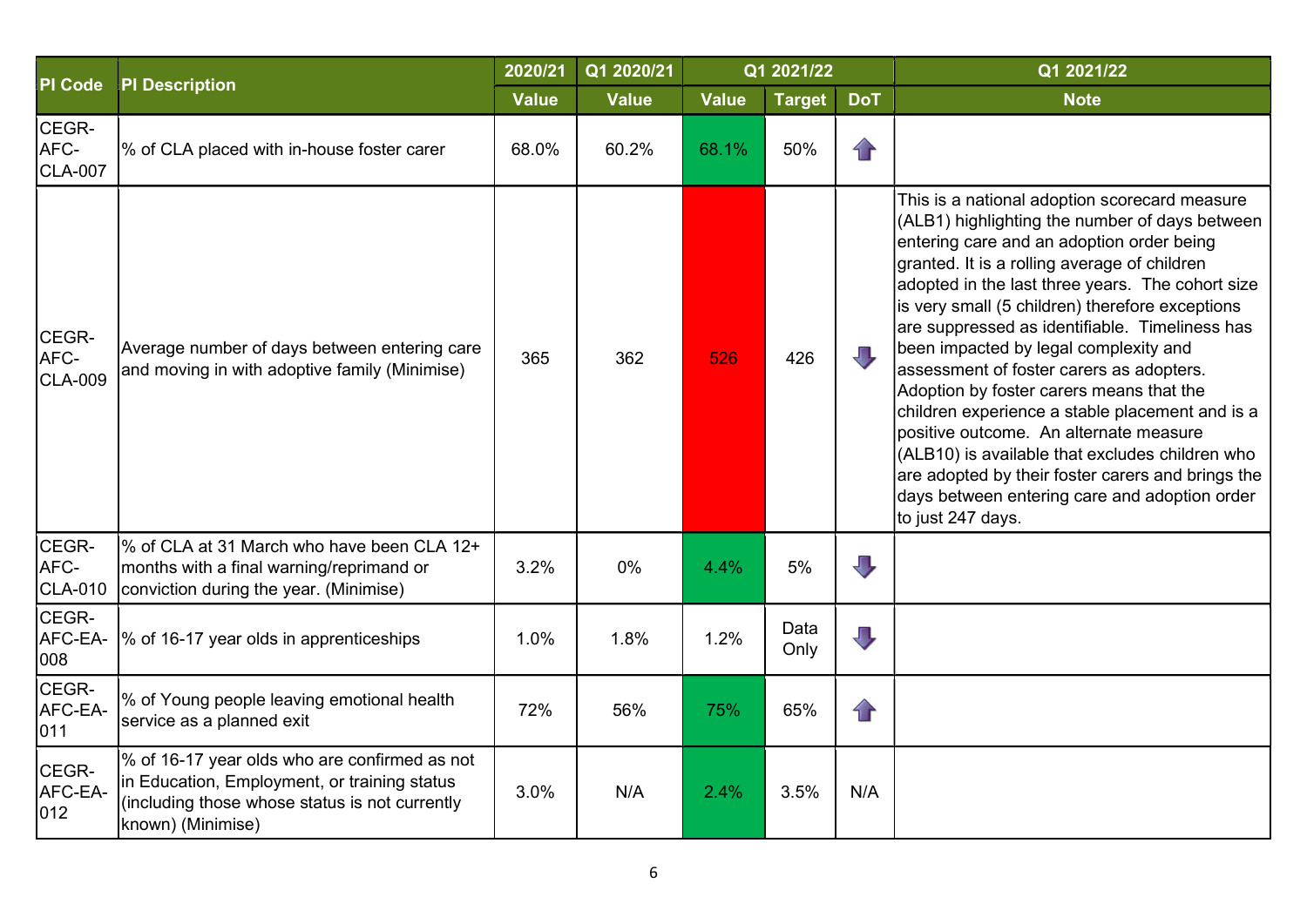|                                 |                                                                                                                               | 2020/21           | Q1 2020/21   |              | Q1 2021/22    |                           | Q1 2021/22                                                                                                                                                 |
|---------------------------------|-------------------------------------------------------------------------------------------------------------------------------|-------------------|--------------|--------------|---------------|---------------------------|------------------------------------------------------------------------------------------------------------------------------------------------------------|
| <b>PI Code</b>                  | <b>PI Description</b>                                                                                                         | <b>Value</b>      | <b>Value</b> | <b>Value</b> | <b>Target</b> | <b>DoT</b>                | <b>Note</b>                                                                                                                                                |
| CEGR-<br>AFC-EA-<br>016         | % of Young people who were reported missing<br>Ifrom home who are offered a return home<br>interview within 72 hrs (1QA)      | 88%               | 91%          | 80%          | 100%          | JЦ                        | The red line for this KPI is 20 percentage points<br>below the 100% target which reflects good<br>practice standards. Hence green rated against<br>target. |
| CEGR-<br>AFC-<br><b>SEN-001</b> | Number of ECHPs (No Polarity)                                                                                                 | 1,549             | 1,530        | 1,582        | N/A           | <b>No</b><br>polarit<br>У |                                                                                                                                                            |
| CEGR-<br>AFC-<br><b>SEN-002</b> | % of Education, Health and Care Plans (EHCPs)<br>completed within statutory timescale of 20<br>weeks                          | 83.4%             | 98%          | 80.4%        | 80%           | $\Box$                    | 41/51 EHCP assessments were completed<br>within the statutory timescale of 20 weeks. No<br>exceptions were applied.                                        |
| CEGR-<br>AFC-<br><b>SEN-003</b> | % of Children and young people with EHCPs<br>who are educated within the borough                                              | 66.7%             | 65%          | 67.5%        | 65%           | $\mathbf{r}$              |                                                                                                                                                            |
| CEGR-<br>AFC-<br><b>SEN-004</b> | % of Requests where an Education, Health, &<br>Care (EHC) needs assessment was declined<br>(No Polarity)                      | 38.9%             | N/A          | 15.9%        | Data<br>only  | N/A                       |                                                                                                                                                            |
| CEGR-<br>AFC-<br><b>SEN-005</b> | % of Needs assessments where it was decided<br>to issue an EHCP (No Polarity)                                                 | 75%               | 81%          | 97%          | Data<br>only  | N/A                       |                                                                                                                                                            |
| CEGR-<br>AFC-<br><b>SEN-006</b> | % of New EHCPs assessed to be good or better                                                                                  | 82%               | N/A          | 100%         | 60%           | N/A                       | This relates to 4 New EHCPs.                                                                                                                               |
| CEGR-<br>AFC-<br><b>SEN-007</b> | % of Amended EHCPs judged to be good or<br>better                                                                             | 82%               | N/A          | 81%          | Data<br>only  | N/A                       | A target for these KPIs will be set around Q2 /<br>Q3 of the 2021/22 financial year.                                                                       |
| CEGR-<br>AFC-<br><b>SEN-008</b> | % of Parents and carers who are satisfied with<br>their involvement in agreeing their child's EHCP<br>and with the end result | 81%               | N/A          | 90%          | Data<br>only  | N/A                       | As above comment re target for 2021/22.                                                                                                                    |
| CEGR-<br>AFC-<br><b>SEN-009</b> | % of Annual reviews of EHCPs held within the<br>statutory timescale (12 months)                                               | N/A<br><b>NEW</b> | N/A          | 38%          | Data<br>only  | N/A                       |                                                                                                                                                            |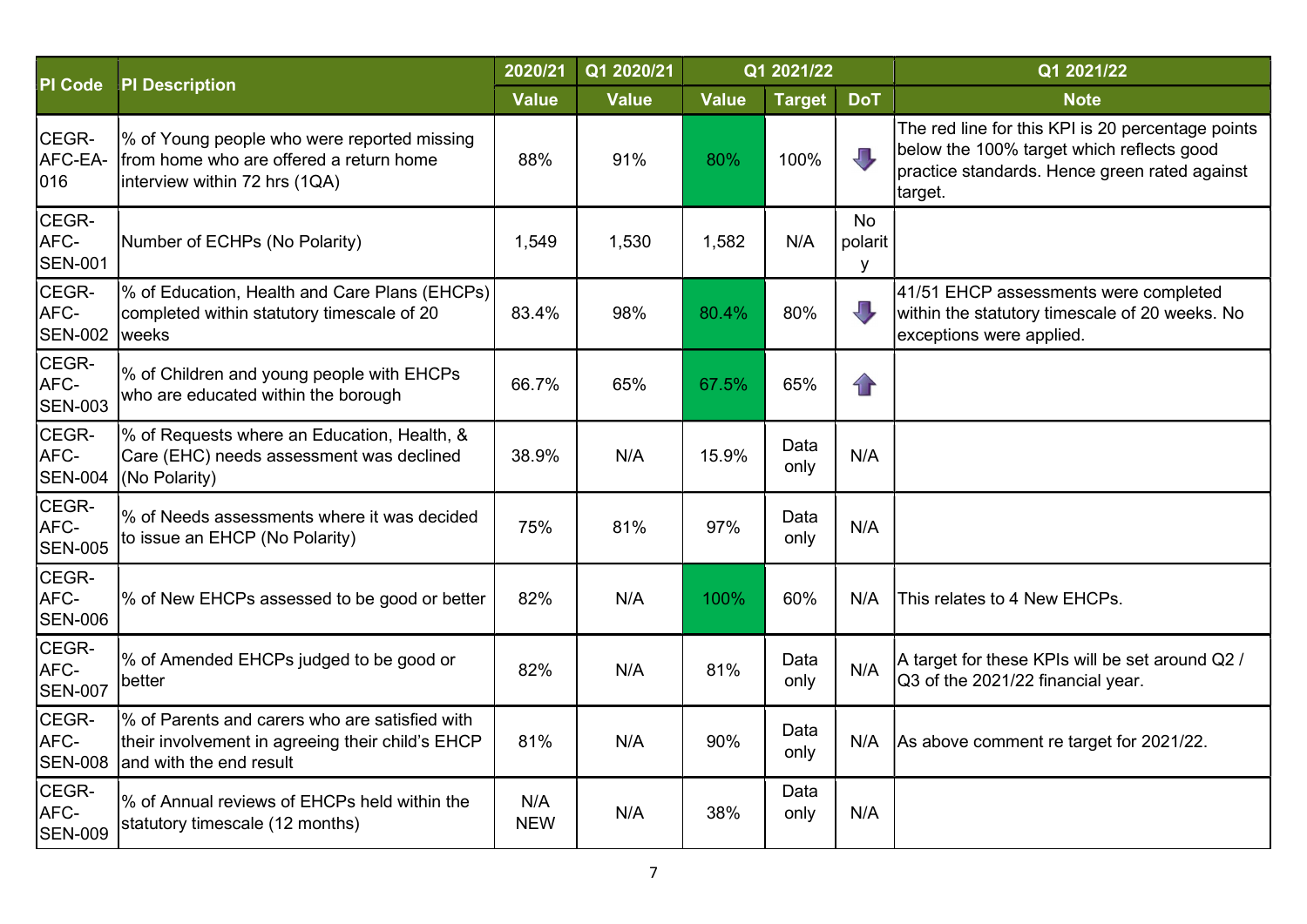|                                 |                                                                                                                                                       | 2020/21           | Q1 2020/21   |              | Q1 2021/22    |                          | Q1 2021/22  |
|---------------------------------|-------------------------------------------------------------------------------------------------------------------------------------------------------|-------------------|--------------|--------------|---------------|--------------------------|-------------|
| PI Code                         | <b>PI Description</b>                                                                                                                                 | <b>Value</b>      | <b>Value</b> | <b>Value</b> | <b>Target</b> | <b>DoT</b>               | <b>Note</b> |
| CEGR-<br>AFC-<br><b>SEN-010</b> | % of Annual review decisions made within 4<br>weeks                                                                                                   | 58.2%             | 56.9%        | 54.7%        | Data<br>only  | $\overline{\mathbf{u}}$  |             |
| CEGR-<br>AFC-<br><b>SEN-011</b> | % of Drafted amended EHCPs issued within 8<br>weeks of the annual review decision                                                                     | 44.2%             | 31.7%        | 39.0%        | Data<br>only  | $\mathbf{r}$             |             |
| CEGR-<br>AFC-<br><b>SEN-012</b> | % of Final amended EHCPs issued within 8<br>weeks of the draft amended EHCP                                                                           | 44.2%             | N/A          | 69.0%        | Data<br>only  | N/A                      |             |
| CEGR-<br>AFC-<br><b>SEN-013</b> | % of Parents and carers who are satisfied with<br>their engagement in the annual review of their<br>child's EHCP                                      | 100%              | N/A          | 75%          | Data<br>only  | N/A                      |             |
| CEGR-<br>AFC-<br><b>SEN-014</b> | % of Children and Young people who are<br>satisfied with their engagement in the annual<br>review of their EHCP                                       | 81.3%             | N/A          | 92.3%        | Data<br>only  | N/A                      |             |
| CEGR-<br>AFC-<br><b>SEN-015</b> | % of Next Steps interviews delivered to SEND<br>learners by the end of Year 11                                                                        | N/A<br><b>NEW</b> | 47.4%        | 27.1%        | Data<br>only  | $\mathbf{\mathbf{\Psi}}$ |             |
| CEGR-<br>AFC-<br><b>SEN-016</b> | % of Parental appeals to the SEND Tribunal that<br>are agreed in favour of the local authority                                                        | 25%               | N/A          | 11%          | Data<br>only  | N/A                      |             |
| CEGR-<br>AFC-SF-<br>002         | % of Under 5's in reach area (each locality<br>named) registered with their children centre                                                           | 48%               | 58%          | 45%          | 67%           | $\overline{\mathbb{J}}$  |             |
| CEGR-<br>AFC-SF-<br>003         | % of Families identified within the Strengthening<br>Families initiative who are deemed to be 'turned<br>around' at time payment claims are submitted | 100%              | N/A          | 59%          | 30%           | N/A                      |             |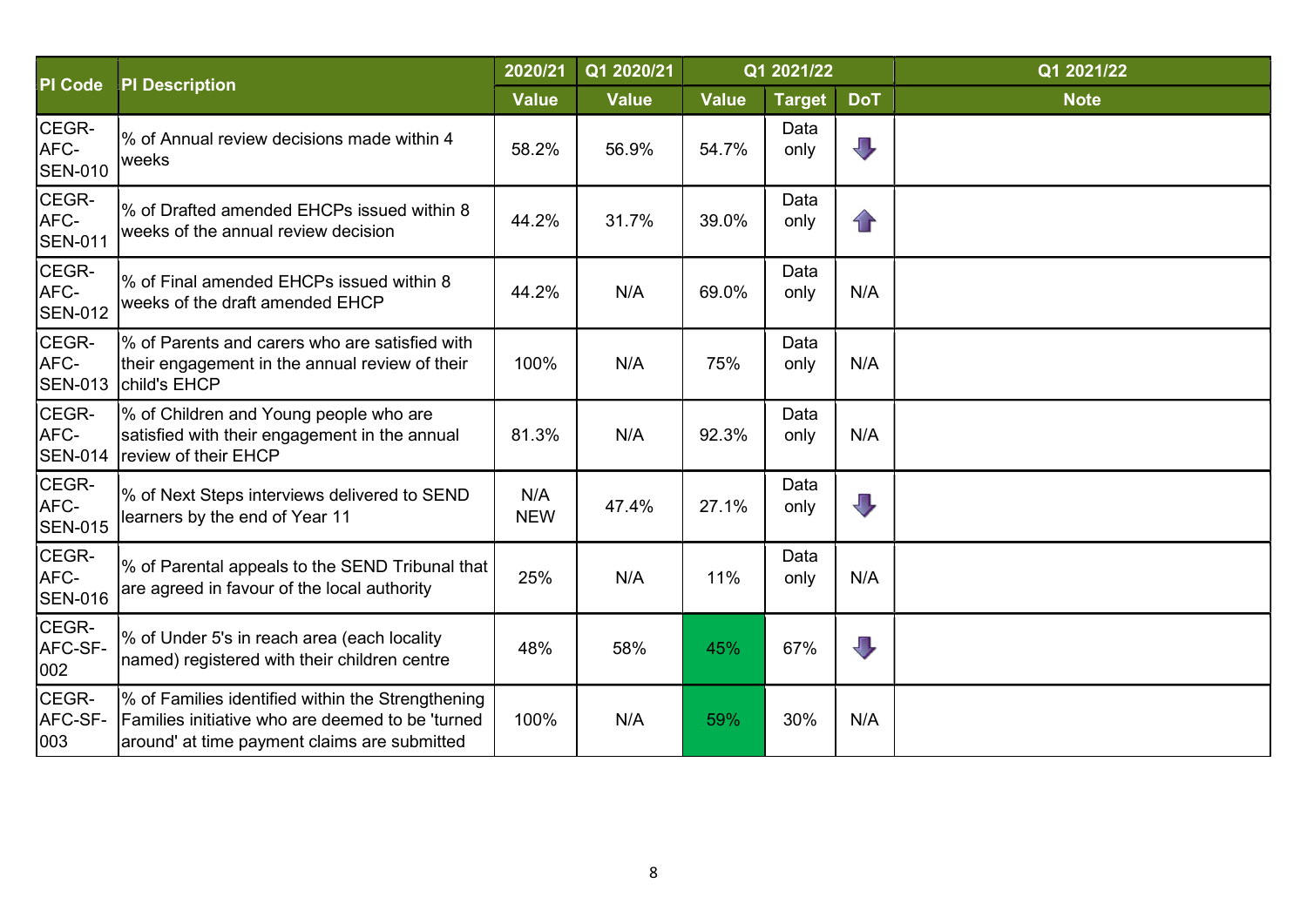## Environment, Sustainability, Culture and Sports Services Cttee

| <b>PI</b> Code           | <b>PI Description</b>                                                                                                           | 2020/21           | Q <sub>1</sub><br>2020/21 |              | Q1 2021/22    |                         | Q1 2021/22                                                                                                                                                                                                                                                                                                                                                                                                                                                         |
|--------------------------|---------------------------------------------------------------------------------------------------------------------------------|-------------------|---------------------------|--------------|---------------|-------------------------|--------------------------------------------------------------------------------------------------------------------------------------------------------------------------------------------------------------------------------------------------------------------------------------------------------------------------------------------------------------------------------------------------------------------------------------------------------------------|
|                          |                                                                                                                                 | <b>Value</b>      | <b>Value</b>              | <b>Value</b> | <b>Target</b> | <b>DoT</b>              | <b>Note</b>                                                                                                                                                                                                                                                                                                                                                                                                                                                        |
| ECSR-<br><b>CLLS-001</b> | Physical visits to library sites rate (per 1,000<br>population)                                                                 | 296               | $\mathbf 0$               | 204          | 189           | $\mathbf{r}$            |                                                                                                                                                                                                                                                                                                                                                                                                                                                                    |
| ECSR-<br><b>CLLS-003</b> | % of All library reservation requests supplied<br>within 7 calendar days                                                        | 88%               | N/A                       | 78%          | 75%           | N/A                     |                                                                                                                                                                                                                                                                                                                                                                                                                                                                    |
| ECSR-<br><b>CLLS-004</b> | Electronic / virtual visits to libraries (rate per<br>1,000 population)                                                         | 1,830             | N/A                       | 547          | 472           | N/A                     |                                                                                                                                                                                                                                                                                                                                                                                                                                                                    |
| ECSR-<br><b>CLLS-005</b> | Number of new eLibrary members                                                                                                  | 5,551             | 2,570                     | 825          | 750           | $\overline{\mathbb{U}}$ |                                                                                                                                                                                                                                                                                                                                                                                                                                                                    |
| ECSR-<br><b>CLLS-008</b> | Number of library issues (hard copy) (per 1,000<br>population)                                                                  | N/A<br><b>NEW</b> | N/A                       | 861          | 405           | N/A                     |                                                                                                                                                                                                                                                                                                                                                                                                                                                                    |
| ECSR-<br><b>CLLS-009</b> | Number of electronic library issues (per 1,000<br>population)                                                                   | N/A<br><b>NEW</b> | N/A                       | 262          | 106           | N/A                     |                                                                                                                                                                                                                                                                                                                                                                                                                                                                    |
| ECSR-<br><b>CLLS-011</b> | <b>Total Social Media reach (including Facebook</b><br>reach, Twitter impressions, Blog views and<br>more) per 1,000 population | N/A<br><b>NEW</b> | N/A                       | 977          | 1,586         | N/A                     | Events and activities are not running when Covid<br>restrictions are in place and these are usually a<br>significant source of engagement.<br>Covid restrictions were in place for a month<br>longer than expected leading to deferral of<br>events and reduction in engagement than would<br>have been assumed.<br>The Q1 figure does not include statistics for<br>Instagram, which was not possible to be collated<br>for Q1 but that will be available for Q2. |
| ECSR-<br><b>CPL-008</b>  | Total number of participants in Arts Programmes                                                                                 | 8,966             | 2,231                     | 762          | 1,875         | JП,                     | The target set for the numbers of participants<br>within Arts programmes for the 2021/22 year is<br>an ambitious one which reflects the Service<br>desire to encourage residents and visitors back<br>to Arts programmes.<br>Whilst government restrictions may have<br>ceased, there is still a reluctance among a<br>substantial number of residents and visitors to                                                                                             |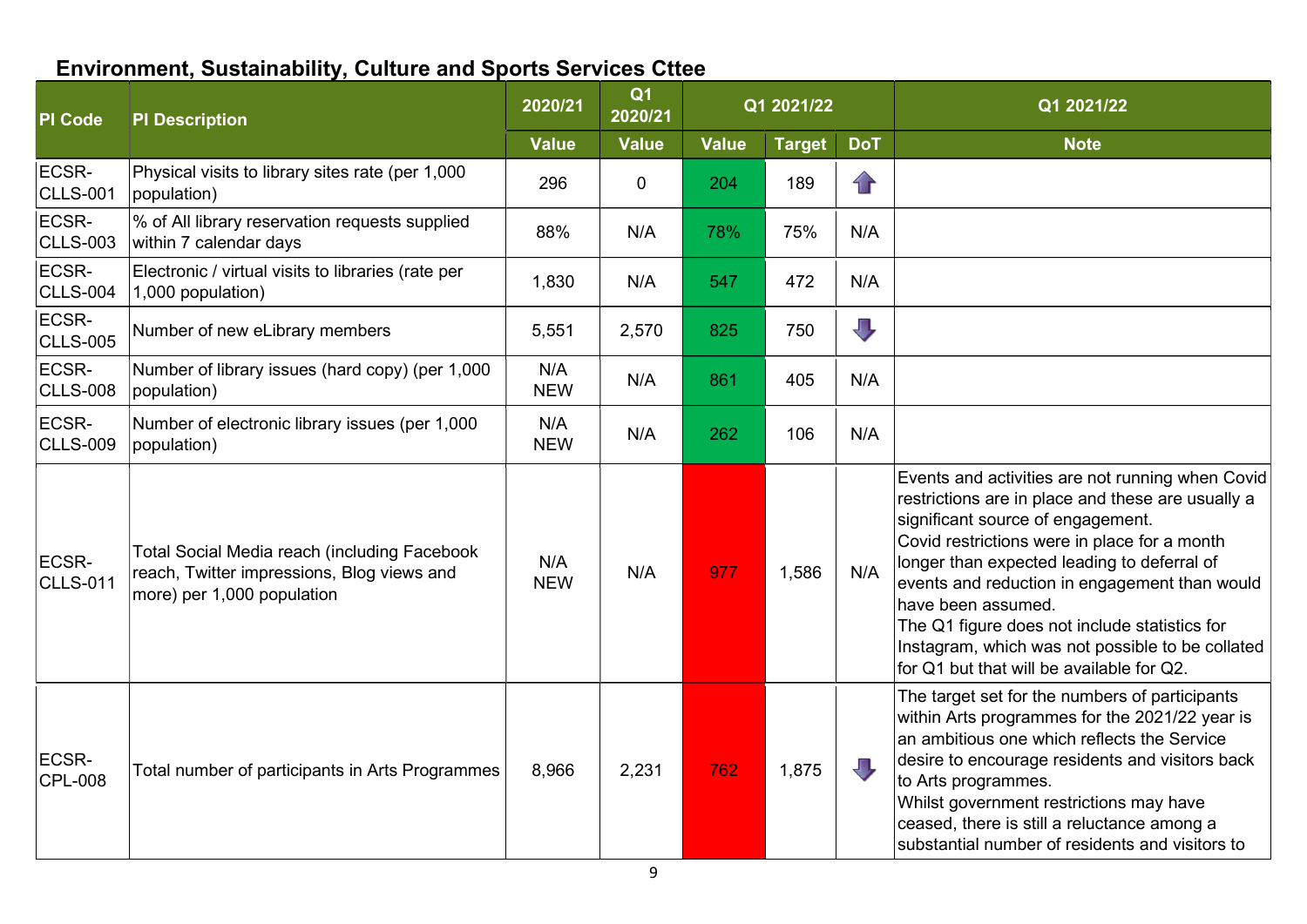| <b>PI Code</b>          | <b>PI Description</b>                                                                | 2020/21            | Q <sub>1</sub><br>2020/21 |                         | Q1 2021/22    |            | Q1 2021/22                                                                                                                                                                                                                                                                                                                                                                                                                                                                                                                                                                                                                                                                                                                                                                                                        |
|-------------------------|--------------------------------------------------------------------------------------|--------------------|---------------------------|-------------------------|---------------|------------|-------------------------------------------------------------------------------------------------------------------------------------------------------------------------------------------------------------------------------------------------------------------------------------------------------------------------------------------------------------------------------------------------------------------------------------------------------------------------------------------------------------------------------------------------------------------------------------------------------------------------------------------------------------------------------------------------------------------------------------------------------------------------------------------------------------------|
|                         |                                                                                      | <b>Value</b>       | <b>Value</b>              | <b>Value</b>            | <b>Target</b> | <b>DoT</b> | <b>Note</b>                                                                                                                                                                                                                                                                                                                                                                                                                                                                                                                                                                                                                                                                                                                                                                                                       |
|                         |                                                                                      |                    |                           |                         |               |            | attend indoor classes and events. The Arts<br>Service is still maintaining a mixture of social<br>distancing measures to meet visitors'<br>expectations.<br>The uncertainty associated with the Government<br>Roadmap meant the scaling back of the Q1<br>participation programmes. This effected our<br>family programme. The Service had also hoped<br>to commence education programmes from the<br>Easter term, but this was not possible.<br>The 2020/21 figure included a significant<br>commitment to digital engagement, which was<br>the only way the service could reach our visitors/<br>audience/ community. In comparison, during first<br>month of Q1 of 2021/22 the service was gearing<br>up to reopen venues and the focus was on visits<br>in person, with an impact upon digital<br>engagement. |
| ECSR-<br><b>CPL-009</b> | Number of visitors to Orleans House Gallery                                          | 9,123              | $\mathbf 0$               | 4,259                   | 4,375         | $\bigcap$  |                                                                                                                                                                                                                                                                                                                                                                                                                                                                                                                                                                                                                                                                                                                                                                                                                   |
| ECSR-<br><b>CWR-001</b> | % of Household waste sent for reuse, recycling,<br>and composting (cumulative) (1QA) | 43.6%<br>(2019/20) | 43.6%<br>(Q4)<br>19/20    | 40.4%<br>(Q4)<br>20/21) | N/A           | Д          | This indicator is reported a quarter in arrears<br>(1QA), so is the full year 2020/21 result and<br>represents a drop in performance of 2.4%<br>compared to 2019/20. This is a largely the<br>impact of Covid-19, in particular the temporary<br>cancellation of garden waste collections. The<br>lowest performance (38.9%) was recorded in Q1<br>2020/21 when Covid-19 impacts were greatest,<br>since when performance has improved<br>significantly (to 41.6% in October to December<br>2020 period and 40.9% in January to March<br>2021 period).                                                                                                                                                                                                                                                            |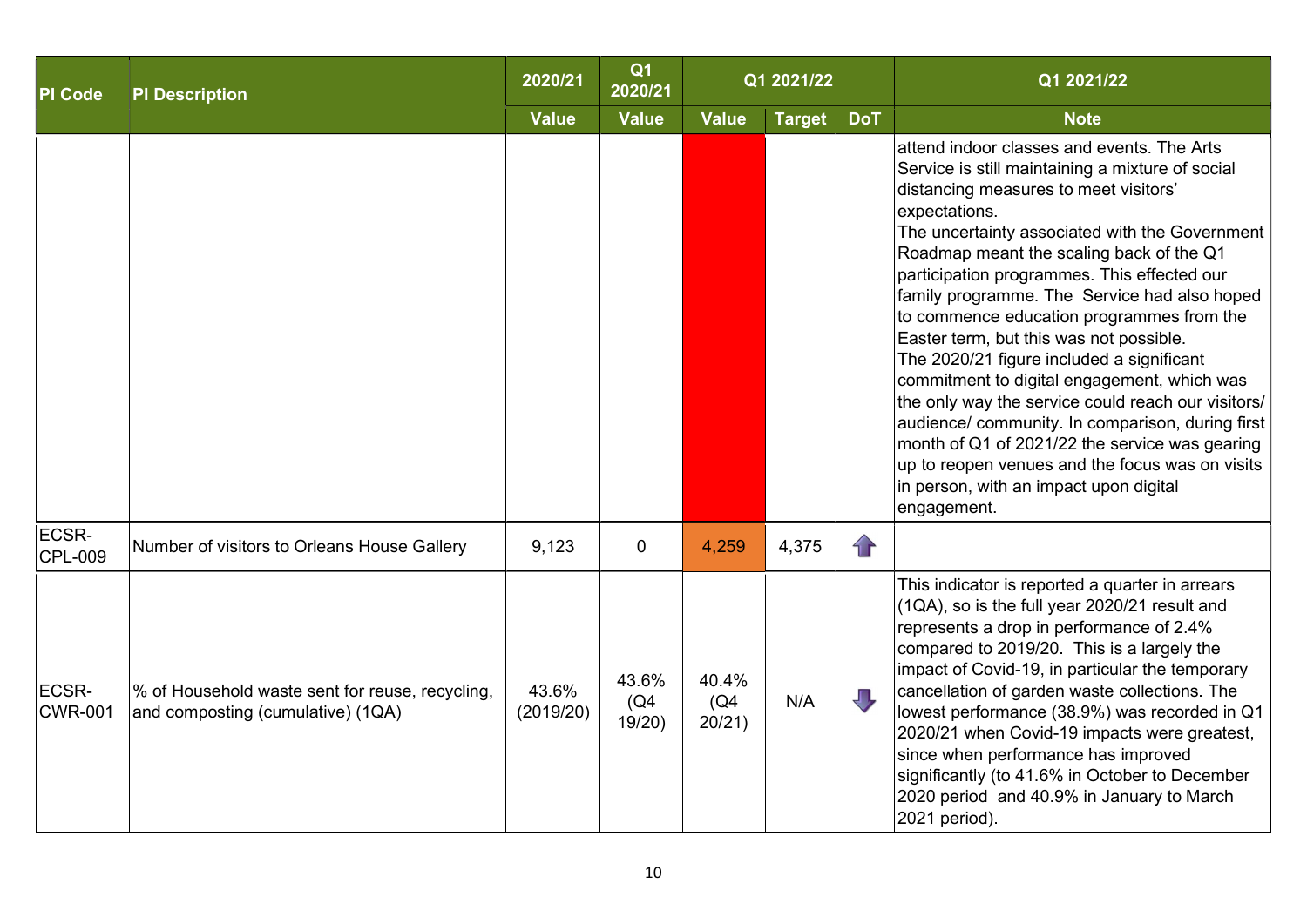| <b>PI</b> Code          | <b>PI Description</b>                                                                       | 2020/21           | Q <sub>1</sub><br>2020/21 |                              | Q1 2021/22    |                         | Q1 2021/22                                                                                                                                                                                                                                                                                                                                                                                                                     |
|-------------------------|---------------------------------------------------------------------------------------------|-------------------|---------------------------|------------------------------|---------------|-------------------------|--------------------------------------------------------------------------------------------------------------------------------------------------------------------------------------------------------------------------------------------------------------------------------------------------------------------------------------------------------------------------------------------------------------------------------|
|                         |                                                                                             | <b>Value</b>      | <b>Value</b>              | <b>Value</b>                 | <b>Target</b> | <b>DoT</b>              | <b>Note</b>                                                                                                                                                                                                                                                                                                                                                                                                                    |
| ECSR-<br><b>CWR-002</b> | Domestic food waste recycled as % of total<br>household waste (cumulative) (1QA)            | 4.4%<br>(2019/20) | 4.4%<br>(Q4)<br>19/20     | 3.7%<br>(Q4)<br>20/21)       | N/A           | JL                      | This indicator is reported a quarter in arrears<br>$(1QA)$ , so is the full year 2020/21 and represents<br>a drop from 4.4% in 2019/20. In tonnage terms<br>two thirds of this drop occurred in Q3. Within this<br>period an issue was identified with food waste<br>collections that was addressed with Serco and<br>the service are monitoring tonnages for each<br>vehicle round to identify areas of low<br>participation. |
| ECSR-<br><b>CWR-007</b> | % of Local Authority Collected Waste (LACW)<br>recycled (cumulative) (1QA)                  | 40.7%             | 38.9%                     | 40.9%                        | Data<br>Only  | $\mathbf{r}$            |                                                                                                                                                                                                                                                                                                                                                                                                                                |
| ECSR-<br><b>CWR-008</b> | KG household waste per household (cumulative)<br>(Minimise) (1QA)                           | N/A               | N/A                       | 934.5<br>(Q4)<br>2020/21)    | N/A           | N/A                     | Result shown is for previous quarter (Q4) as<br>indicator reported 1QA.<br>No targets were applicable in 20/21; targets for<br>21/22 have been set.                                                                                                                                                                                                                                                                            |
| ECSR-<br><b>CWR-009</b> | Net carbon impact of waste collection service<br>(Minimise) (1QA)                           | N/A<br><b>NEW</b> | N/A                       | $-0.134$<br>(Q4)<br>2020/21) | N/A           | N/A                     | No targets were applicable in 20/21; targets for<br>21/22 have been set.                                                                                                                                                                                                                                                                                                                                                       |
| ECSR-<br><b>CWR-003</b> | % of Public streets with acceptably low levels of<br>litter after cleansing                 | 99%               | 100%                      | 97%                          | 98%           | $\overline{\mathbb{U}}$ |                                                                                                                                                                                                                                                                                                                                                                                                                                |
| ECSR-<br><b>CWR-013</b> | % of Public streets with acceptably low levels of<br>detritus accumulations after cleansing | 99%               | 100%                      | 96%                          | 97.5%         | $\overline{\mathbb{U}}$ |                                                                                                                                                                                                                                                                                                                                                                                                                                |
| ECSR-<br><b>CWR-012</b> | Number of Street Cleansing reports / requests<br>for service (cumulative) (Minimise)        | 905               | 315                       | 277                          | 222           | $\bigcap$               | There is an increased level of on-street litter<br>clearance requests within the period attributable<br>to the lifting of restrictions linked to increasing<br>number of groups meeting outdoors and<br>increased footfall as retail and hospitality venues<br>re-open.                                                                                                                                                        |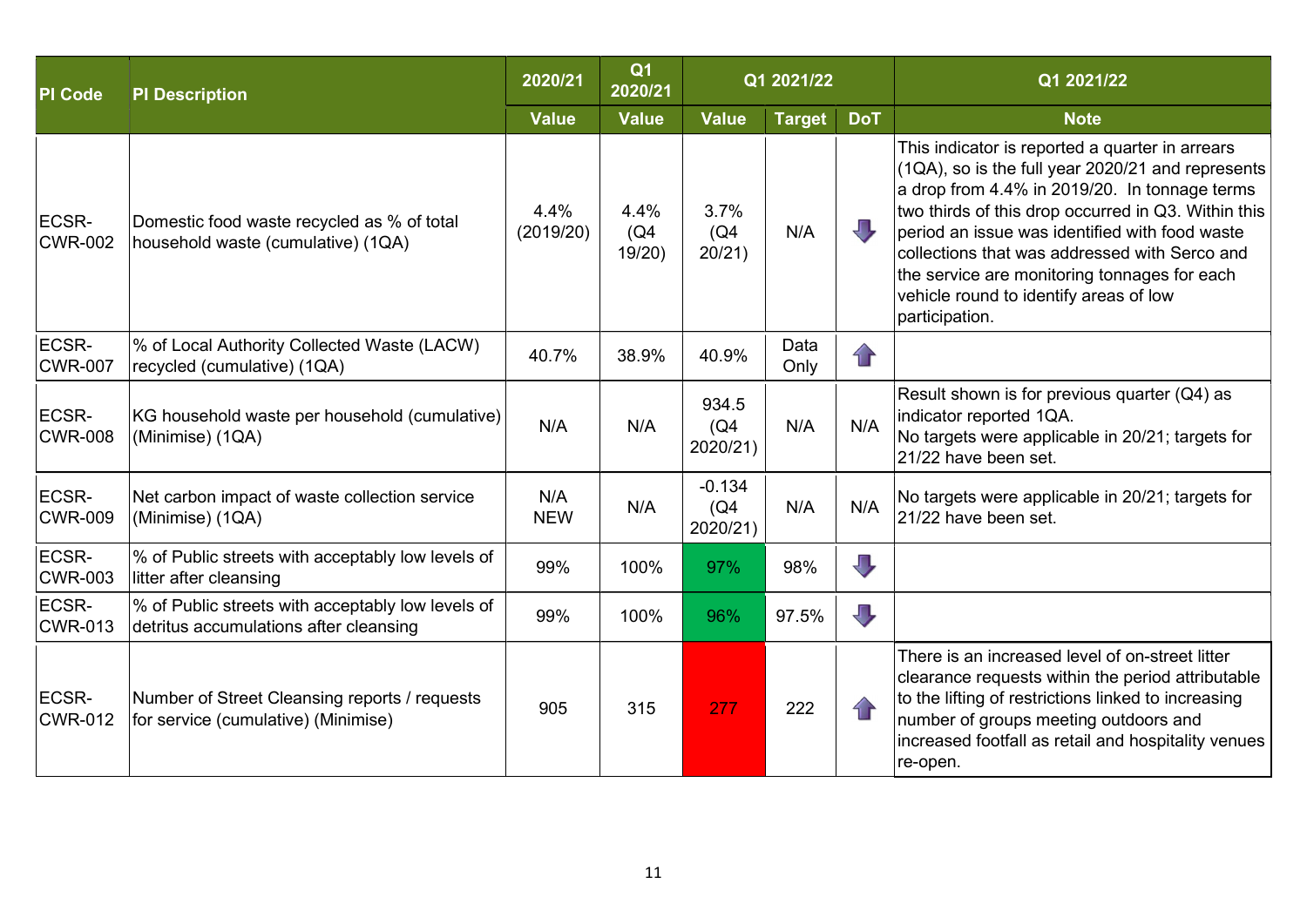| <b>PI</b> Code          | <b>PI Description</b>                                                                                                            | 2020/21           | Q <sub>1</sub><br>2020/21 |                              | Q1 2021/22    |                         | Q1 2021/22                                                                                                                                                                                                                                                                                                                                                                                                                      |
|-------------------------|----------------------------------------------------------------------------------------------------------------------------------|-------------------|---------------------------|------------------------------|---------------|-------------------------|---------------------------------------------------------------------------------------------------------------------------------------------------------------------------------------------------------------------------------------------------------------------------------------------------------------------------------------------------------------------------------------------------------------------------------|
|                         |                                                                                                                                  | <b>Value</b>      | <b>Value</b>              | <b>Value</b>                 | <b>Target</b> | <b>DoT</b>              | <b>Note</b>                                                                                                                                                                                                                                                                                                                                                                                                                     |
| ECSR-<br><b>CWR-004</b> | Average time (days) taken to clear a reported fly- $\left 4\right\rangle (2019/20)\right $<br>tip (1QA) (Minimise)               |                   | 4<br>(Q4)<br>2019/20)     | 4.14<br>(Q4)<br>2020/21)     | 5             | J,                      | Result shown is for previous quarter $(Q4)$ as this<br>indicator reported 1QA. Although no targets<br>were applicable in 20/21, the target here<br>represents the contractual standard.                                                                                                                                                                                                                                         |
| ECSR-<br><b>CWR-005</b> | Reports about non collection of waste per<br>100,000 bins collected (cumulative) (Minimise)                                      | N/A<br><b>NEW</b> | N/A                       | 115                          | 25            | N/A                     | Within this period the collection services suffered<br>a detrimental impact from significant resource<br>absence within the Serco contract, through a<br>combination of Covid 19 isolation requirements,<br>driver shortage affecting service deployment.<br>In addition, contractual performance issues are<br>addressed through contract management<br>framework. Figure provided is reflective of<br>average for the period. |
| ECSR-<br><b>CWR-011</b> | % of reported missed waste collections cleared<br>within contractual timescales (cumulative)                                     | 48.2%             | N/A                       | 65.9%                        | 95%           | N/A                     | Within this period the collection services suffered<br>a detrimental impact from significant resource<br>absence within the Serco contract, through a<br>combination of Covid 19 isolation requirements,<br>driver shortage affecting service deployment.<br>In addition, contractual performance issues are<br>being addressed through contract management<br>framework.                                                       |
| ECSR-<br><b>HOS-005</b> | Total number of fly-tipping enforcements<br>(Number of penalty notices and warning letters<br>issued to addresses) (No Polarity) | 1,336             | 262                       | 345                          | Data<br>only  | N/A                     |                                                                                                                                                                                                                                                                                                                                                                                                                                 |
| ECSR-<br><b>HOS-006</b> | Total number of fly-tipping incidents identified by<br>or reported to the Council (cumulative)<br>(No Polarity)                  | 2,216             | 432                       | Data not<br>yet<br>available | Data<br>only  | N/A                     | This result is not yet available, requires<br>reconciliation of data reports to remove duplicate<br>or erroneous data entries.                                                                                                                                                                                                                                                                                                  |
| ECSR-P-<br>001          | % of Major planning applications processed<br>within 13 weeks or statutory timeframe                                             | 91.7%             | 100%                      | 100%                         | 90%           | <b>COLLEGE</b>          |                                                                                                                                                                                                                                                                                                                                                                                                                                 |
| ECSR-P-<br>002          | % of Non-Major planning applications processed<br>within 8 weeks or statutory timeframe                                          | 96%               | 97%                       | 91%                          | 80%           | $\overline{\mathbb{U}}$ |                                                                                                                                                                                                                                                                                                                                                                                                                                 |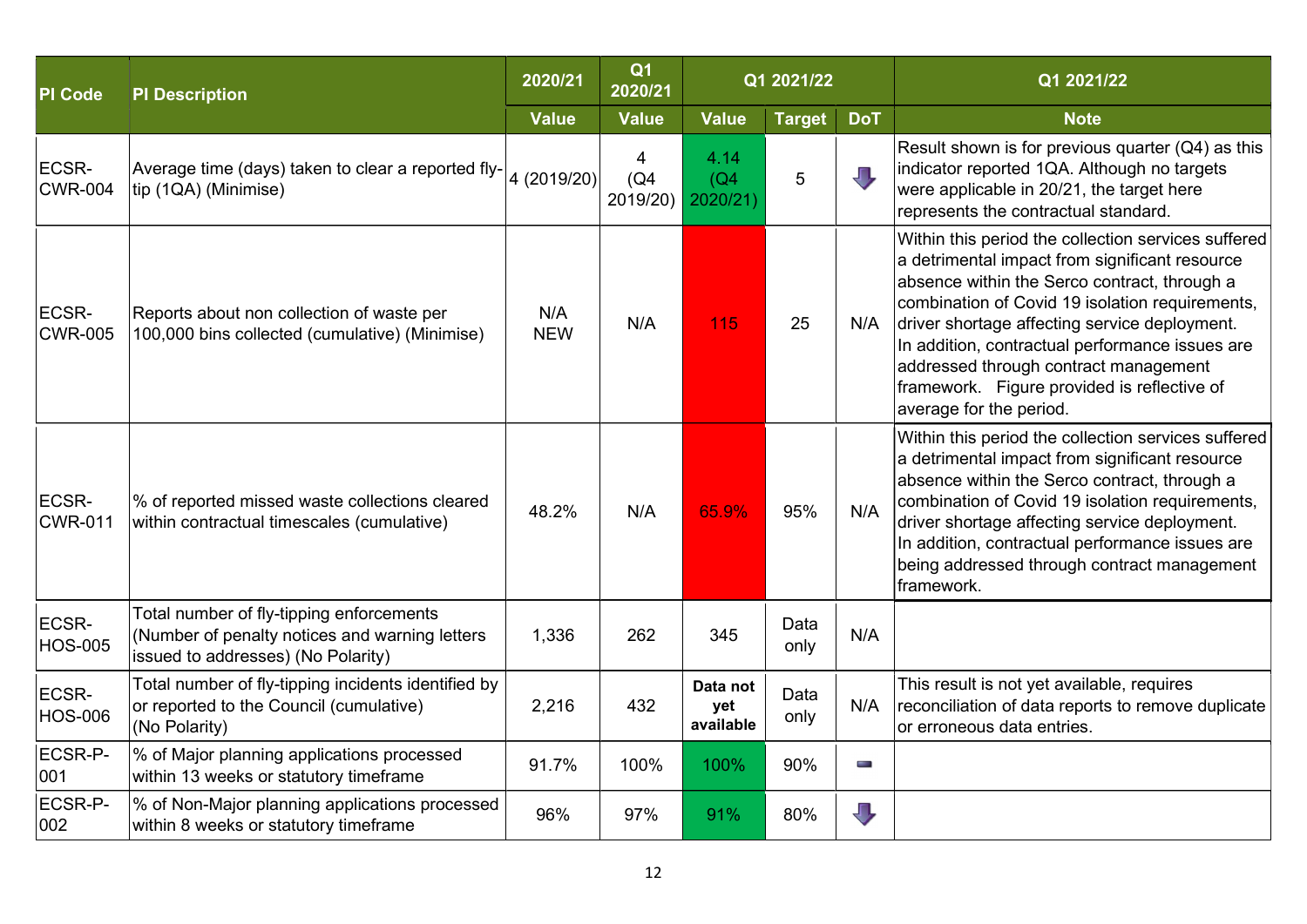| <b>PI</b> Code          | <b>PI Description</b>                                                                                                                                                                                    | 2020/21           | Q <sub>1</sub><br>2020/21 |              | Q1 2021/22    |            | Q1 2021/22                                                                                                                                                                                                                                                                                                                                                                                                                                                                    |
|-------------------------|----------------------------------------------------------------------------------------------------------------------------------------------------------------------------------------------------------|-------------------|---------------------------|--------------|---------------|------------|-------------------------------------------------------------------------------------------------------------------------------------------------------------------------------------------------------------------------------------------------------------------------------------------------------------------------------------------------------------------------------------------------------------------------------------------------------------------------------|
|                         |                                                                                                                                                                                                          | <b>Value</b>      | <b>Value</b>              | <b>Value</b> | <b>Target</b> | <b>DoT</b> | <b>Note</b>                                                                                                                                                                                                                                                                                                                                                                                                                                                                   |
| ECSR-P-<br>0021A        | % of Council's decisions on major and non-major<br>applications which are overturned at appeal<br>(Minimise)                                                                                             | 0.96%             | 0.30%                     | 0.90%        | 2%            | JГ,        | <b>Note:</b> following ESCS Cttee meeting in<br>September 2021, the 2020/21 results have been<br>updated and now show correct comparative<br>values.                                                                                                                                                                                                                                                                                                                          |
| ECSR-<br><b>ENS-010</b> | % of Regulatory Services Partnership service<br>requests with an initial response within the<br>'defined timescale'                                                                                      | 91.2%             | N/A                       | 80%          | 90%           | N/A        | The level of service requests received by officers<br>is consistently very high which has caused<br>delays in updating case records. This means<br>that the performance figure reported is likely not<br>to be reflective of the true level of performance.<br>Officers are working to resolve this recording<br>issue in time for Q2 reporting.                                                                                                                              |
| ECSR-<br><b>ENS-011</b> | Safeguarding older people - number of physical<br>interventions in cases of residents being<br>targeted by financial scams and abuse                                                                     | 100               | N/A                       | 28           | 25            | N/A        |                                                                                                                                                                                                                                                                                                                                                                                                                                                                               |
| ECSR-<br><b>ENS-012</b> | Safeguarding young people – number of<br>physical interventions for restricted sales such<br>as knives, alcohol, fireworks, tobacco, and e-<br>cigarettes                                                | 92                | N/A                       | 27           | 25            | N/A        |                                                                                                                                                                                                                                                                                                                                                                                                                                                                               |
| ECSR-<br><b>ENS-015</b> | % of Alcohol and regulated entertainment<br>licences issued within 10 working days of the<br>conclusion of the 28-day consultation period,<br>excluding those that are subject to a licensing<br>hearing | 47%               | N/A                       | 79%          | 95%           | N/A        | The issue of licences following the 28-day<br>consultation period has slowed due to other work<br>pressures within the licensing and administrative<br>teams.<br>The reopening of hospitality and beauty<br>premises in Quarter 1 generated additional work<br>demands due to a significant increase in volume<br>of requests, including Temporary Event Notices,<br>licence renewals and complaints relating to<br>licensed premises, which were deemed to be a<br>priority. |
| ECSR-<br><b>ENS-016</b> | % of New high-risk massage & special treatment<br>premises inspections carried out within 20                                                                                                             | N/A<br><b>NEW</b> | N/A                       | 100%         | 95%           | N/A        |                                                                                                                                                                                                                                                                                                                                                                                                                                                                               |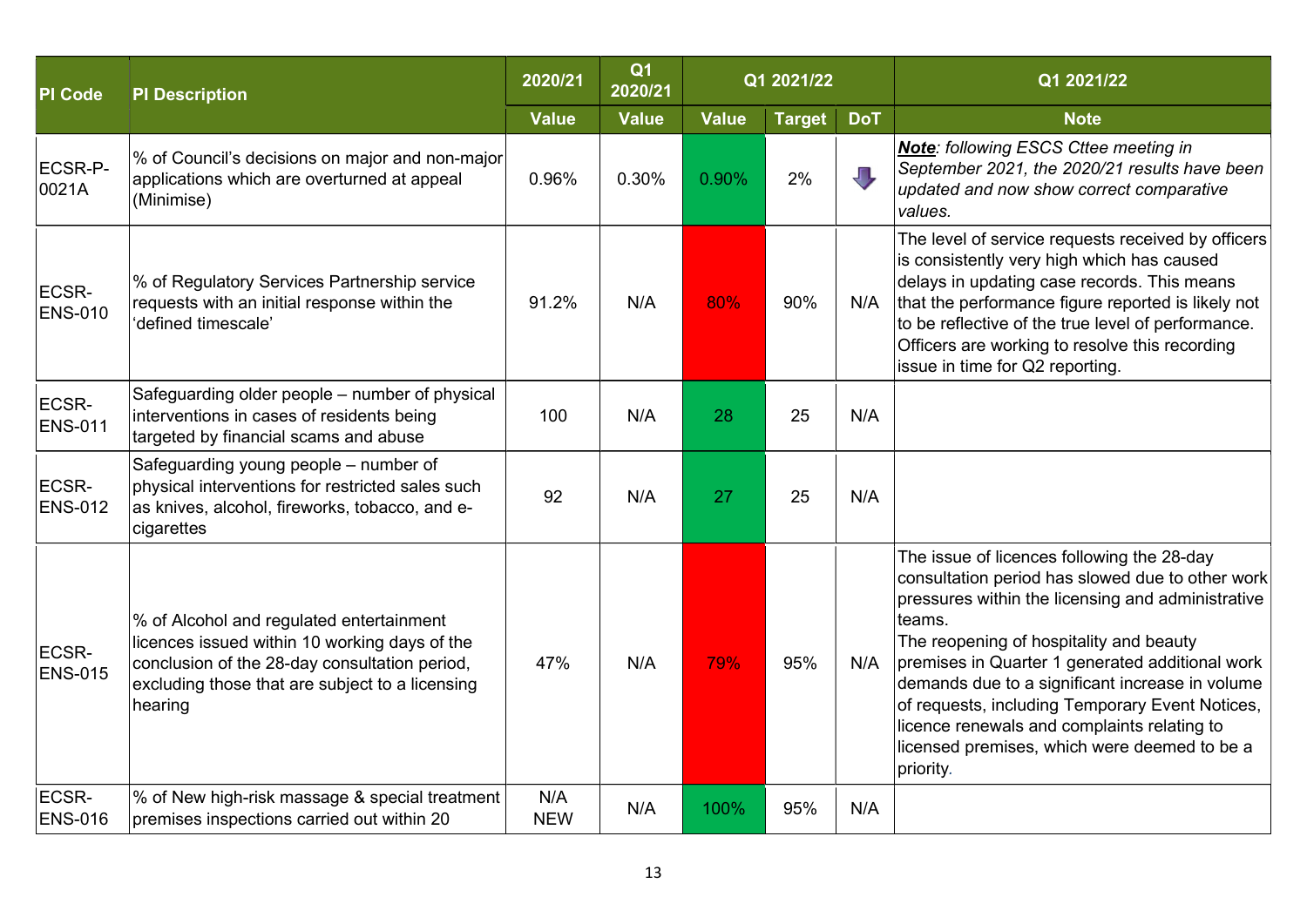| <b>PI</b> Code          | <b>PI Description</b>                                                                                                                         | 2020/21           | Q <sub>1</sub><br>2020/21 | Q1 2021/22   |               |            | Q1 2021/22  |
|-------------------------|-----------------------------------------------------------------------------------------------------------------------------------------------|-------------------|---------------------------|--------------|---------------|------------|-------------|
|                         |                                                                                                                                               | <b>Value</b>      | <b>Value</b>              | <b>Value</b> | <b>Target</b> | <b>DoT</b> | <b>Note</b> |
|                         | working days of the premises being ready to<br>trade                                                                                          |                   |                           |              |               |            |             |
| ECSR-<br><b>ENS-024</b> | % of Successful contacts for positive Covid-19<br>cases referred to the Local Contact Tracing<br>Service by the National Test & Trace service | N/A<br><b>NEW</b> | N/A                       | 63.4%        | 50%           | N/A        |             |

### Finance, Policy and Resources Cttee

| PI Code              | <b>PI Description</b>                                                                                                                                  | 2020/21           | Q <sub>1</sub><br>2020/21 | Q1 2021/22     |              |            | Q1 2021/22                                                                                             |  |  |  |  |
|----------------------|--------------------------------------------------------------------------------------------------------------------------------------------------------|-------------------|---------------------------|----------------|--------------|------------|--------------------------------------------------------------------------------------------------------|--|--|--|--|
|                      |                                                                                                                                                        | <b>Value</b>      | <b>Value</b>              | <b>Value</b>   | Target       | <b>DoT</b> | <b>Note</b>                                                                                            |  |  |  |  |
|                      | <b>Chief Executive's Group</b>                                                                                                                         |                   |                           |                |              |            |                                                                                                        |  |  |  |  |
| CEGR-<br>COM-<br>002 | Total number of offers available in a period -<br><b>Business Offers Scheme</b>                                                                        | 194               | N/A                       | 196            | 200          | N/A        |                                                                                                        |  |  |  |  |
| CEGR-<br>CS-001      | Overall Crime rate (per 1,000 residents) (Minimise)                                                                                                    | 58.70             | 13.67                     | 14.66          | 15.15        | JT,        | Richmond was the second safest borough in<br>London during Q1.                                         |  |  |  |  |
| CEGR-<br>CS-002      | % Reduction in the number of callouts from the<br>police to high risk victims as identified by the Multi-<br>Agency Risk Assessment Conference (MARAC) | 40.3%             | 31.4%                     | 44.8%          | 30%          | $\bigcap$  |                                                                                                        |  |  |  |  |
| CEGR-<br>CS-005      | Total number of reported domestic abuse incidents<br>and crimes                                                                                        | 2,379             | 611                       | 524            | Data<br>only | N/A        |                                                                                                        |  |  |  |  |
| CEGR-<br>CS-007      | INumber of referrals into commissioned VAWG<br>services (Independent Domestic Violence Advisors)                                                       | N/A<br><b>NEW</b> | N/A                       | 147            | 100          | N/A        |                                                                                                        |  |  |  |  |
| CEGR-                | Number of residents engaged/supported to find<br>EDO-002 work through the Council's employment service                                                 | N/A<br><b>NEW</b> | N/A                       | 124            | 50           | N/A        |                                                                                                        |  |  |  |  |
| CEGR-                | Number of residents provided with a training<br>EDO-003 outcome through the Council's employment service                                               | N/A<br><b>NEW</b> | N/A                       | 75             | 37           | N/A        |                                                                                                        |  |  |  |  |
| CEGR-<br>EDO-004     | Number of Richmond Work Match Secured Jobs                                                                                                             | N/A<br><b>NEW</b> | N/A                       | $\overline{9}$ | 18           | N/A        | Whilst lower than the KPI target for Q1, the recent<br>restructuring of the Work Match Service (with a |  |  |  |  |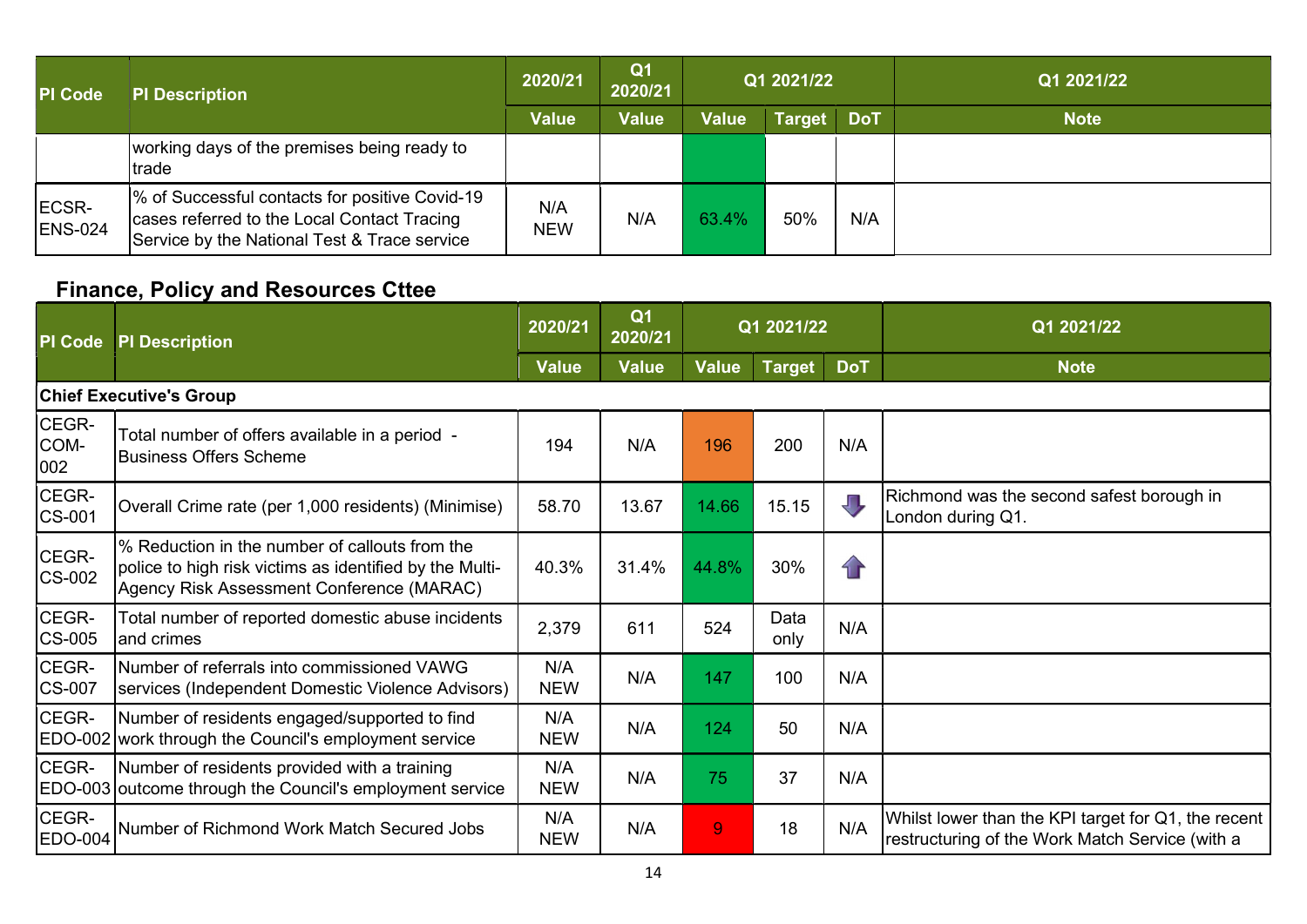| <b>PI Code</b>          | <b>PI Description</b>                                                            | 2020/21 | Q <sub>1</sub><br>2020/21 |              | Q1 2021/22    |                   | Q1 2021/22                                                                                                                                                                                                                                                                                                                                                                                                                                                                                                                                                                                                                                                                                                                                                                                                            |
|-------------------------|----------------------------------------------------------------------------------|---------|---------------------------|--------------|---------------|-------------------|-----------------------------------------------------------------------------------------------------------------------------------------------------------------------------------------------------------------------------------------------------------------------------------------------------------------------------------------------------------------------------------------------------------------------------------------------------------------------------------------------------------------------------------------------------------------------------------------------------------------------------------------------------------------------------------------------------------------------------------------------------------------------------------------------------------------------|
|                         |                                                                                  |         | <b>Value</b>              | <b>Value</b> | <b>Target</b> | <b>DoT</b>        | <b>Note</b>                                                                                                                                                                                                                                                                                                                                                                                                                                                                                                                                                                                                                                                                                                                                                                                                           |
|                         |                                                                                  |         |                           |              |               |                   | dedicated team now in Richmond) will address<br>this underperformance going forward.<br>Additionally, following recent staff training on the<br>engagement process, engagement has increased<br>from 26% from October to March to 76% from<br>April to June. This will have an impact on the<br>number of job starts going forward.<br>Also, worth noting is the recruitment of a Business<br>Engagement and Employment team. This is<br>continuing to take place with two new officers<br>appointed and joining in September 2021. The<br>third post is currently advertised, and we hope to<br>fill for the beginning of Q3.<br>As the borough moves out of lockdown, there is<br>the expectation that more job vacancies will<br>become available for local residents to access via<br><b>Richmond Work Match.</b> |
| CEGR-<br><b>RES-003</b> | % of FOI requests completed within 20-day limit                                  | 59.1%   | 50%                       | 71.3%        | 90%           | $\left\{ \right.$ | Following a sharp dip in performance levels during<br>March to July 2020, as the Council concentrated<br>resources toward its pandemic response, recovery<br>measures have led to a steady improvement in<br>FOI performance. This dip in performance<br>inevitably led to a backlog of requests, which is<br>being addressed alongside efforts to continue to<br>increase day to day performance. It is expected<br>that, once the backlog is cleared in all areas,<br>performance levels will return to pre-Covid rates,<br>on track to meeting target.                                                                                                                                                                                                                                                             |
| CEGR-                   | % of Stage 2 Corporate Complaints responded to<br>RES-004 within 15 working days | 53.3%   | N/A                       | 66.7%        | 50%           | N/A               | There were a total of 9 stage 2 complaints in the<br>period of which 6 were responded to within 15<br>working days.                                                                                                                                                                                                                                                                                                                                                                                                                                                                                                                                                                                                                                                                                                   |